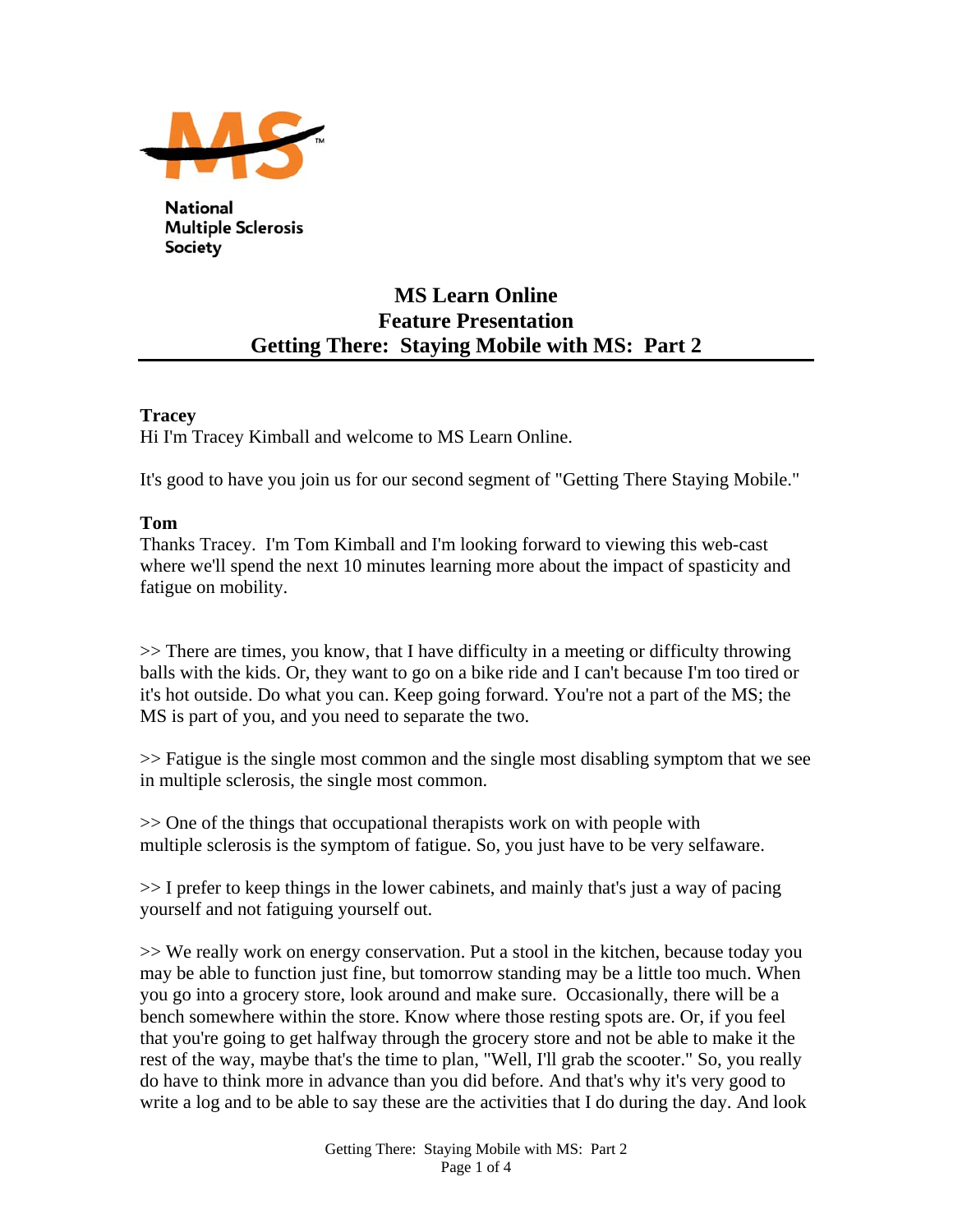at where those fatigue times are so that you can have maybe a 30-minute break or an hour break, to be able to rest and to get your body back and moving.

>> Often a reason why people are unable to continue working because of fatigue.

>> Fatigue was really very debilitating for me, and I just was not able to do my job. I took a part-time disability so that I could only work three days a week.

>> But this, too, has many treatments that are very helpful. In fact, I think probably the medicine that my patients with MS appreciate the most is Provigil. And basically it's a stimulant, but it tends to work exceptionally well for people with MS, especially those people with MS who have fatigue late in the afternoon.

>> I tried a number of different medications and the one that has worked the best for me is Provigil, and that enables me to have enough energy to last the entire workday. And that enabled me to be able to return to work on a full-time basis.

>> Another medicine that works very well for fatigue in MS is amantadine, and that is usually taken two or three times a day. Fatigue and depression often go together, and certainly depression is going to make fatigue worse. It's very important to recognize this and to talk about it with your physician, because, again, it's something that's easily treatable. We have medications today for depression that have minimal side effects. If a person's fatigue is partly due to depression, then the antidepressant medicine may be very helpful in terms of dealing with the fatigue.

>> I want to add the importance of maintaining your emotional health, because that's how you maintain your activity in the world and your relationships. And those two things are the most important of all.

# **Chapter Four: Managing Spasticity for Mobility**

>> Spasticity usually means stiffness, stiffness. But it's a peculiar kind of stiffness. It's stiffness in an arm or leg, that's what we call velocity-dependent. That is the faster you move that arm or leg, the stiffer it gets. "Push out to me. Push." This comes from a lack of regulation of the nervous impulses in the spinal cord. So, spasticity is the symptom that we need to manage, but not all spasticity is bad. Sometimes we need spasticity to stand on, to transfer with, to walk.

>> We do have a lot of people that use their spasticity as a way of mobilizing themselves, being able to stand. Without the spasticity, they're just not able to function. But you also have to look at how is the spasticity affecting you in regards to pain? I mean, we don't want you hurting and we don't want it throwing you out of a chair, either.

>> After we've determined that pain is not a problem, then we begin a graded exercises program designed to try to decrease the spasticity. This is heavy on range of motion exercises, heavy on stretching exercises, aerobic exercises, exercises that will move the joints to allow the muscles to loosen up.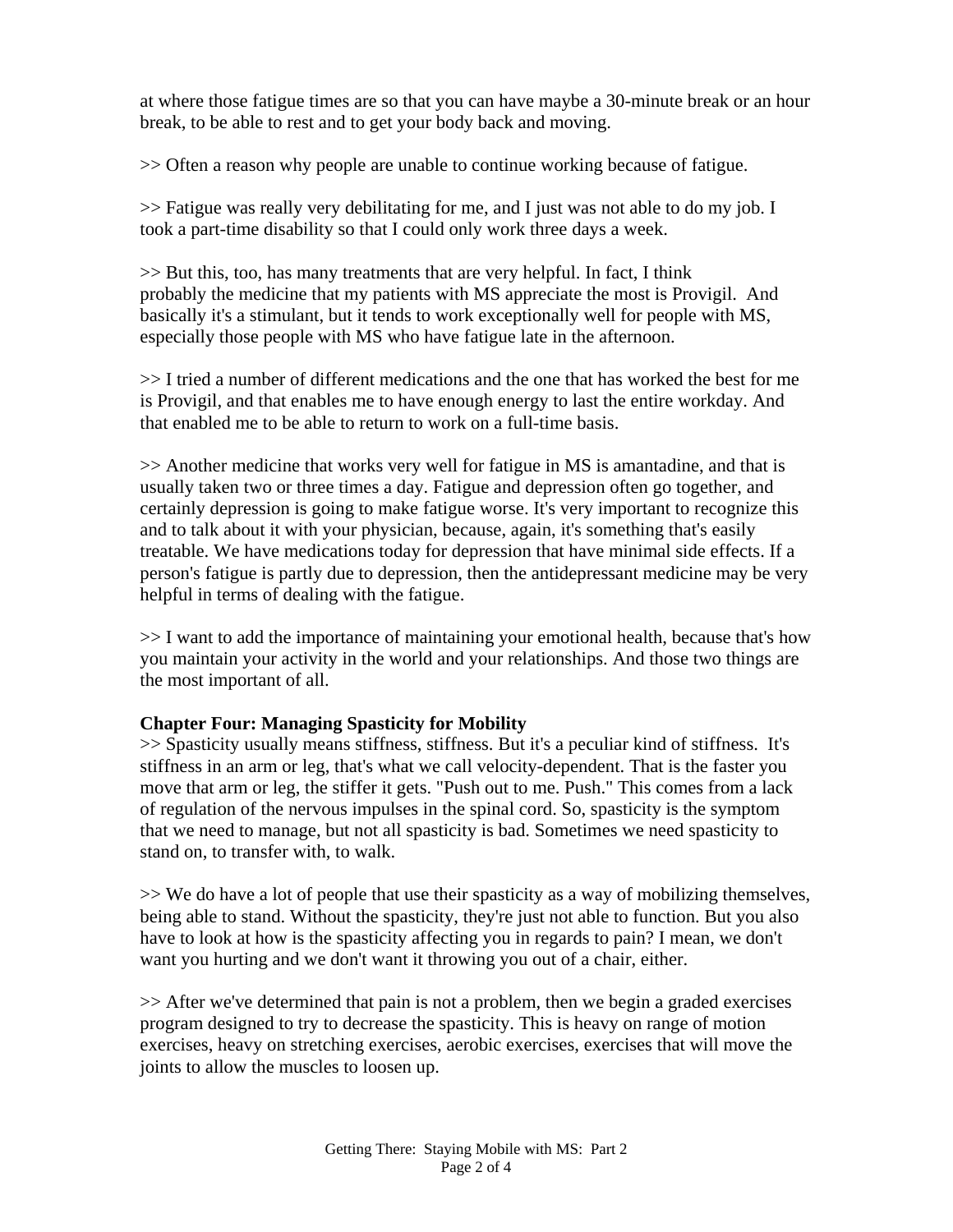>> The majority of the spasticity that patients can initially be treated with a simple stretching exercise program that can be developed by the physical therapist.

>> And most people are tighter on their non-dominant leg.

>> The time-honored medicine that's been commonly used for spasticity is baclofen, and that's a pill that will decrease your spasms and help improve the stiffness that a person can experience with multiple sclerosis. The problem with the baclofen, people sometimes notice, is some sedation. And the problem also is that you seem to have to take the baclofen all day long. They have fabricated an intrathecal baclofen pump. I have several patients with intrathecal pumps now. And you're able to give onethousandth of a dose of the medicine than what you might take if you were taking the pill by mouth.

>> This pump constantly puts out a tiny, tiny dose of this medicine, and it's going right to where it needs to be. It helps the spasticity or the tightness, and you don't feel the dizziness.

>> It's not for everyone. You've got to make sure you go to the doctor to have the medicine titrated. There are complications associated with it.

>> There are times when I feel like I'm too loose, like my legs are so heavy that I can't pick them up. And I'll go in and I'll say let's turn the thing down a little bit, and so they'll do that. And if I need it turned up, they turn it up. "How about just 2%?" "Two percent, okay, we can do that." It has really improved my mobility.

>> Another medicine patients use is tizanidine, or Zaniflex. Zaniflex works in the brain to decrease the level of spasticity. It seems to have a very good control of spasms. Patients with MS seem to respond nicely to it. Another medicine that patients use is Dantrium. Now, Dantrium works right there at the muscle to decrease the level of spasms. It's not used as commonly in multiple sclerosis because not only does it decrease the spasms, but it may decrease the strength of the normal muscles. Another procedure that people use for spasticity is botulinum toxin injections. People talk about Botox and its cosmetic use, but we're using botulinum toxin here specifically on spastic muscles to decrease the tone and spasm that the patient may have.

>> The other thing that Dr. O'Brien has been doing for me is the Botox. Now, this isn't for wrinkles in my face. He puts that medicine right into the muscles that are really tight, that are causing that foot to turn in. And then in between three and five days, that muscle relaxes and that foot straightens out. And at that point, then I can be real aggressive about trying to stretch that muscle out.

>> I've been treating patients with MS for 25 years now, and the beauty of this that I've seen is just all the progress we've made and how people are improving.

**Tracey**